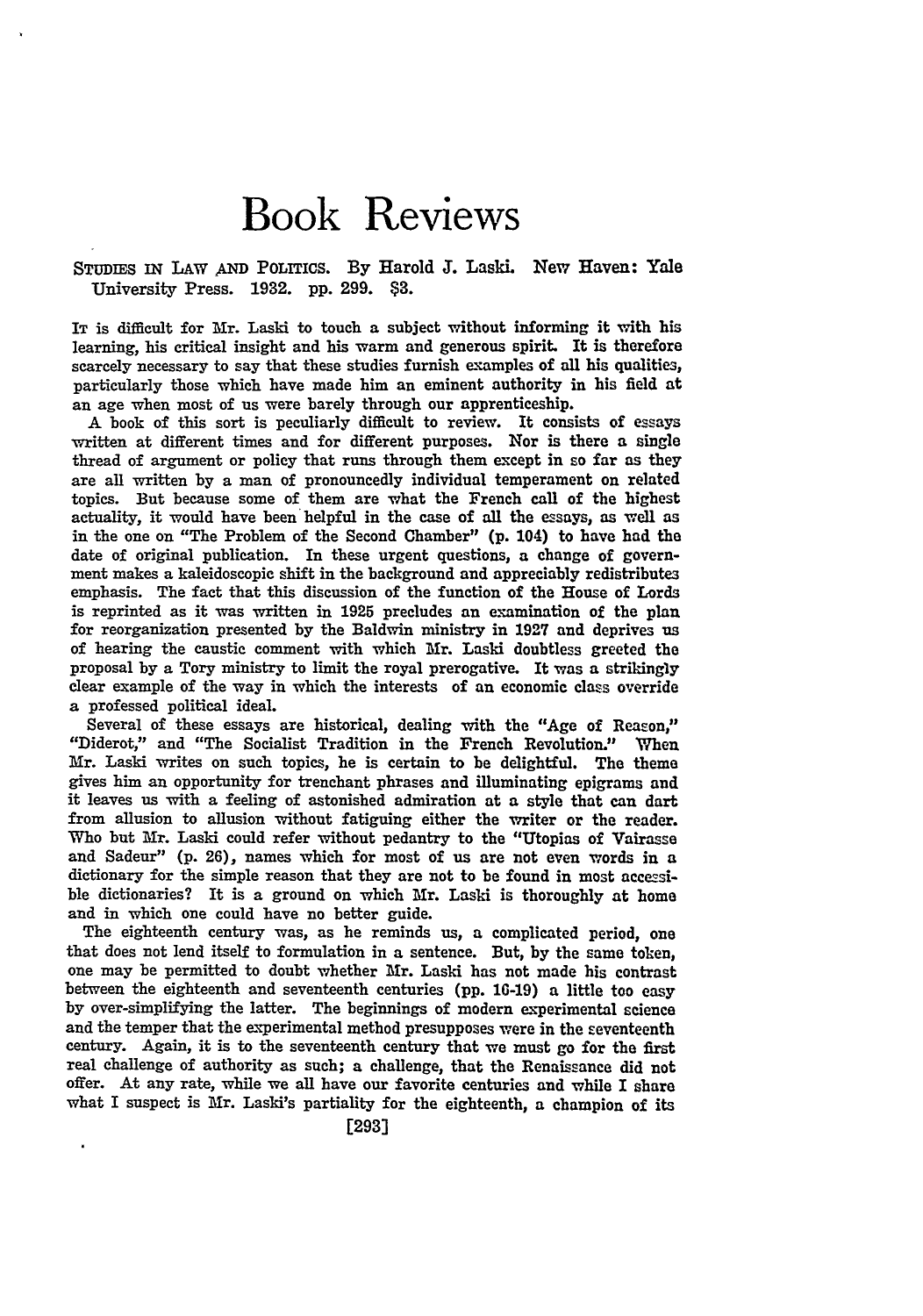predecessor might well charge Mr. Laski with ignoring complexities and nuances, important in other connections.

A second group of essays deals with specific and practical matters: "The Problem of a Second Chamber," "The Technique of Judicial Appointment," "The Personnel of the British Cabinet (1801-1924)," "Judicial Review of Social Policy," and "The Procedure for Constructive Contempt." The last two are really sharp criticisms of the House of Lords' judgments in *Rex V. Roberts;* **1** and in *Rex v. Editor of the "New Statesman."* 2

On these two decisions, I for one find it difficult to disagree with Mr. Laski. In *Rex v. Roberts,* the "Poplar" case, the Borough Council of Poplar was personally charged with wages paid to employees on the ground that though paid in good faith and with full honesty of purpose, they were "unreasonably" **ex**cessive. The majority of the Court substituted its own opinion of reasonableness for that of an elective and responsible body, and the situation renders plausible the assertion that the majority "opinion" was an unconscious function of economic prejudices.

In discussing *Rex v. Editor of the "New Statesman,"* Mr. Laski properly uses vigorous language against an obsolete judicial prerogative which lends itself to abuse, has frequently been abused and has perhaps never been so obviously abused as in the case of the "New Statesman." The matter of constructive contempt is peculiarly important in American Law, where the little that can **be** said for the doctrine in England loses most of its force by the mere fact of difference in space and time.

When Mr. Laski speaks of the technique of judicial appointment, he has in mind chiefly American conditions. He is for an appointive rather than an elective judiciary, and he has worked out a rather elaborate scheme of appointment and promotion. A reviewer would be more than human if he neglected to point out that Mr. Laski's scheme would have excluded from the Supreme Court both Justice Holmes and Justice Brandeis, the two men whom he admires most as men and judges. It might further be pointed out that there are possibilities he does not consider, such as the election by popular vote out of a list of eligibles, or the plan of the Commonwealth Club of San Francisco whereby an incumbent is so strongly favored that reëlection is practically certain, except. in cases of violent popular feeling. The plan further gives the people the power of rejection but not of selection. Both plans meet some of the objections to the elective system and on both we should be glad of Mr. Laski's comment and criticism.

In the essays on, political and legal theory, entitled "The State in the New Social Order," "Law and the State" and "Justice and the Law," Mr. Laski presents to us doctrines that we should expect of him. Though he is a pluralist and a realist in political philosophy, he is not afraid of announcing **a** moral purpose. "If I am told," he says **(p. 296),** "that law is not morals, I can only answer that it is then so much the worse for law, for the degree of their **sepa**ration, as our law of divorce so notably shows, is always the measure of its failure." We may start at "always"-a word which should always be avoided -and doubt the completeness of the correlation, but in this as in so many other matters, it is the great merit of Mr. Laski and of those who like him are decried as radicals and iconoclasts, that they will not barter their humanity for the empty symmetries of a fine technique and do not shrink from the conclusion

**<sup>1. [1925]</sup> A. C. 578.**

<sup>2. 44</sup> T. **L.** R. **301 (1928).**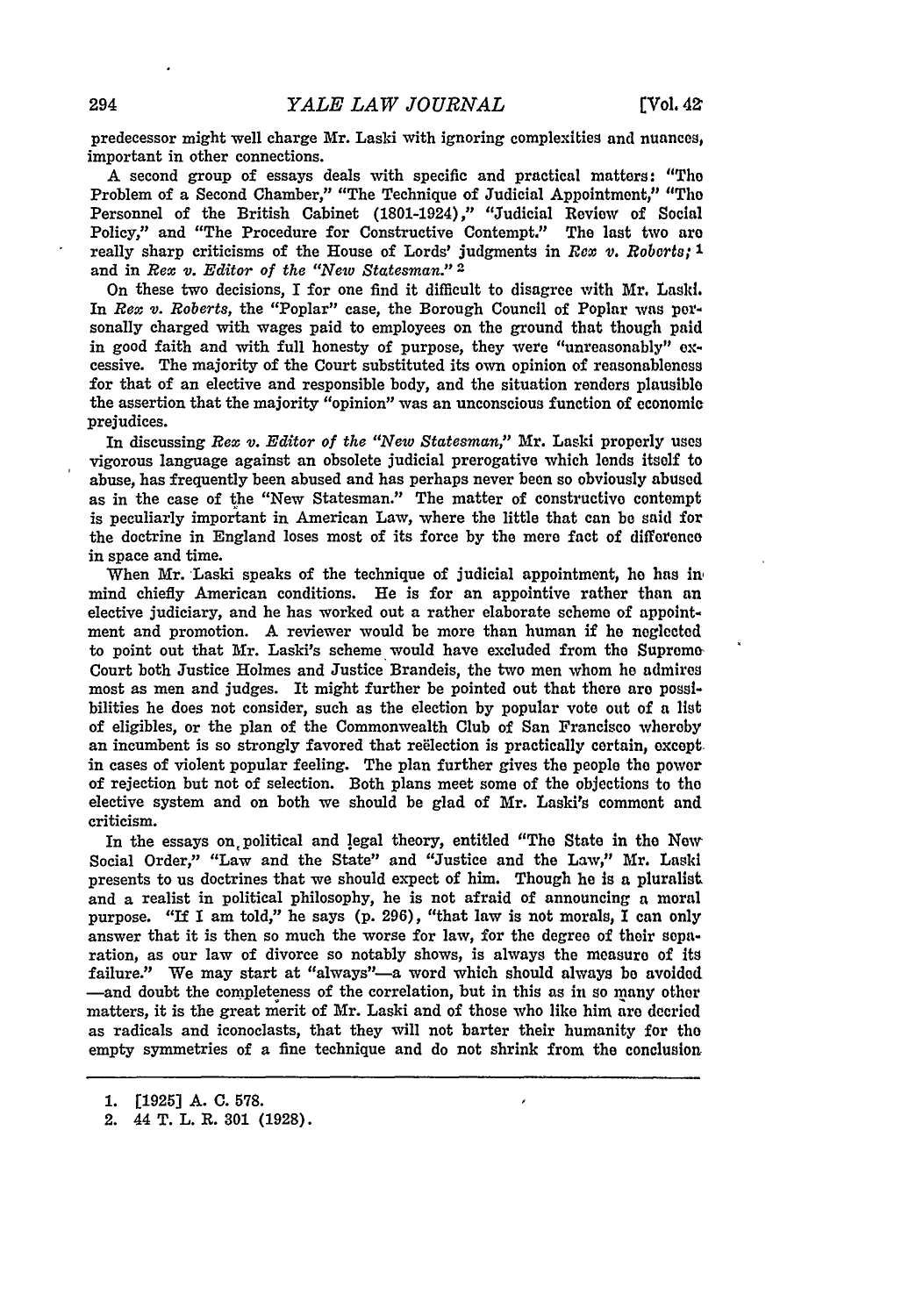that a technique which issues in hardship and cruelty is terribly in need of justifying itself.

None the less, it may well be that the theoretical basis of Mr. Laski's philosophy still needs pruning. Words like "state" and "sovereign" are dangerous and anyone who uses them should keep his fingers crossed, and pray that the connotations of his various terms have not got themselves inextricably confused. Most modern publicists can subscribe to the doctrine that the "State" is one form of association like other forms and not a super-entity. But evidently one can hold such a doctrine and still speak of the "State" in such terms as those which Mr. Laski uses in the twelfth essay, terms which would suit as well a State that professed a religion, loved its subjects and had interests and satisfactions independent of theirs.

It might be questioned whether our thinking would not **be** clarified **by** removing the "State" altogether from even this qualified tendency to mythopoesis. Suppose we consider the word "State" not as a form of association like any other, but merely as a verbal or quasi-mathematical symbol for the fact that people do associate in various ways and that in a given territory it is normally convenient for certain men or groups of men-the governors in all their phases--to have the final decision when the interests of different associations and different individuals come into conflict. The principal use of the term "State" would have reference to the relations between the people of one territorial unit and another. When the word is used without such external reference, it would merely mean that some as yet undetermined-but quite determinable-governmental agency is involved.

In this way governors who act for their own interest alone without reference to the governed, would have to avow their purpose as boldly as did Thrasymachus, and could not well interpose a screen of the so-called "interests of the state" as such. Mr. Laski's moral purpose in law and politics would gain from being clearly stated as the moral purposes of specific and recognizable individuals. It is too bad that we cannot borrow symbols from the astronomers or the symbolic logicians. Perhaps to do so would dispel the last wraith-like streaks of Hegelian fog which pupils of T. H. Green find it a little impious to exorcise altogether.

School of Jurisprudence **MAX RADIN.** University of California.

CASES ON ADMINISTRATION **OF** INSOLVENT ESTATES. **By** Thomas **C.** Billig and Homer F. Carey. Chicago: Callaghan and Company. **1932. pp.** xiii, **810. \$6.**

A **PROmENT** referee in bankruptcy told me at the recent dinner of the National Association of Referees in Bankruptcy that he supposed most of the referee3 while at law school had not had an opportunity to study bankruptcy. The referees as a body are on the young rather than the elderly side of middle age. The statement was a surprising illustration of the comparatively late entry of the study of insolvency problems into law school curricula. The publication of a succession of new casebooks on credit and security transactions and the prompt acceptance of these books in our leading law schools seems to indicate that the study of bankruptcy **by** itself is not enough to satisfy modern demands in legal education. One solution is to expand the corporation courses to include a detailed consideration of reorganization and dissolution, supplemented perhaps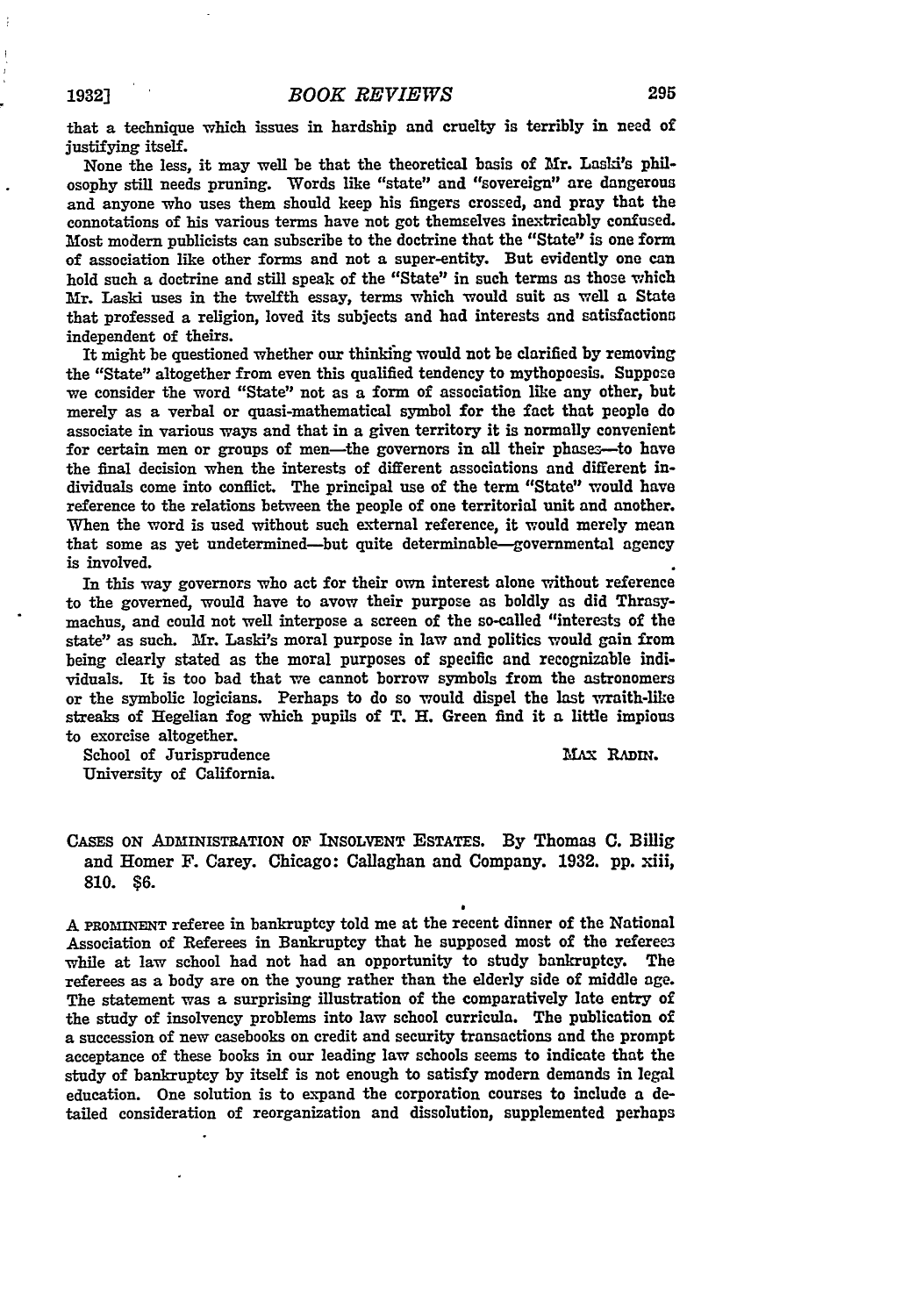with a brief technical course on bankruptcy. Another is to incorporate the incolumnar tonics into a course or courses dealing with security devices. A insolvency topics into a course or courses dealing with security devices. **A** third plan is to supplement existing courses on contracts, sales and procedure, including equity, with a law administration outline, covering enforcement of judgments, fraudulent conveyances, general assignments, receiverships, and bankruptcy. Such a course may itself be followed **by** a more functional grouping dealing with security. A fourth suggestion is to segregate problems **ot** insolvent administration and deal with them on a functional basis. Professors Billig and Carey have' chosen the fourth method.

This new book is based upon the notion that the lawyer's approach to insolvency cases is a factual one. The arrangement of materials parallels the sequence of practical problems which would confront the lawyer if he were called upon to decide which legal methods were appropriate in dealing with any given situation. Instead of taking up *seriatim* devices of court-help and self-help as more or less integral systems, the Billig-Carey volume contemplates a comparative study of general assignments, equity receiverships, and bankruptcy in connection with each problem presented from the very first.

The book opens with a short narrative statement about friendly adjustment, receiverships, and bankruptcy. This is followed in the first chapter by an interesting series of documents and cases, both reported and unreported, illustrating the factual and legal interrelation of the three methods. In this first chapter the student may follow several cases from the inception to distribution. Chapter II, discussing "The Problem of the Debtor," opens with a definition of insolvency, considers the applicability to different business units of various methods of insolvency administration and concludes with a somewhat conventional treatment of the acts of bankruptcy. Chapter III, entitled "The Problem of the Creditors," considers both the technical requirements for instituting the various methods of administration and the practical question of obtaining the coöporation of creditors. Much of Chapter IV, "The Problem of 'Jurisdiction'," is devoted to the topics of original and ancillary administration in equity and bankruptcy. Chapter V, entitled "Some Problems of Administration," contains materials concerning possible conflicts over the control of assets, the operation of an insolvent business, claims in receivership and bankruptcy, and discharge of debtor and property. The cases chosen, mostly recent ones, not only bring out points of legal controversy, but also illustrate the contemporary business scene. The brief text discussions are illuminating; the notes are helpful and informative without attempting to be exhaustive; valuable references to non-legal material are included; and the best of law review discussion is cited. The bankruptcy cases succeed in covering most of the technical phases of bankruptcy. Though I am inclined to disagree with the authors, from the standpoint of their own outline, about the omission of *Isaacs v. Hobbs Tie and Timber Co.1* as **a** leading case, it is at least named in a footnote.

The book is somewhat shorter than the average casebook for advanced students. However, comparisons of casebooks on the basis of length are easily misleading. While one book will omit, for the most part, historical text material and will place its forms and statistics in an appendix in eight point type, and another will print historical and other text discussions that any careful student would have to read, whether in the book or not, and will intersperse the cases with forms and statutes printed in ten point type, the actual material for daily assignment often differs much less between two casebooks than the nominal

**1. 282 U. S.** 734 **(1931).**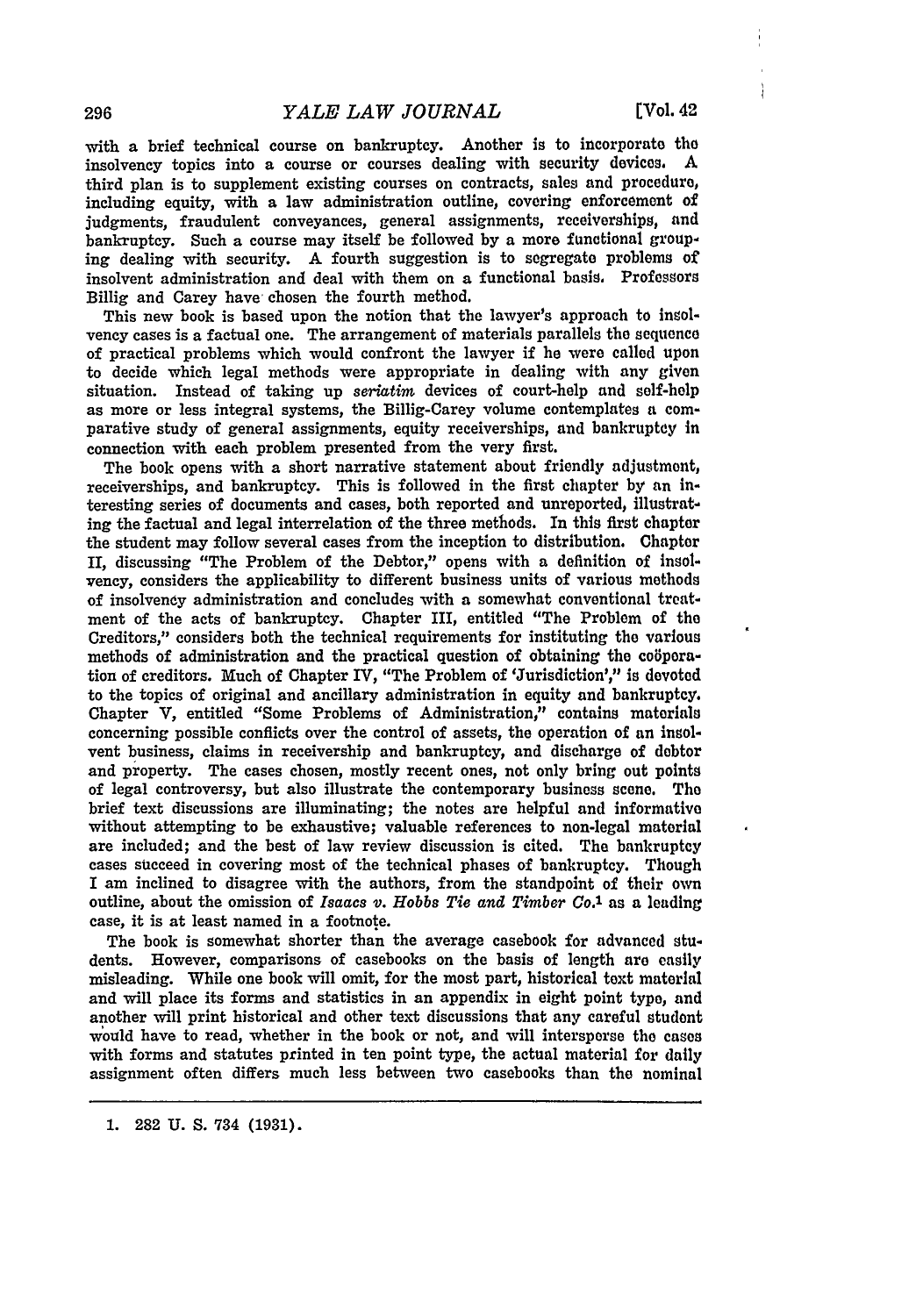**19321**

length would indicate. Moreover, when a book is intended for use throughout the United States, it is often advisable to include a certain amount of material which is of considerable utility'in some jurisdictions, but which will be passed over rapidly elsewhere.

Messrs. Billig and Carey belong distinctly to the advanced school of casebool: authors and editors. They require the student from the first day to decide what legal solutions are most appropriate for stated business difficulties. **All** the new casebooks on creditors' problems in one way or another stimulate the student to compare legal and other devices of administration. The tendency up to the publication of this book has been to introduce the student first to different legal methods of dealing with creditors' rights and remedies, and to leave to individual research and advanced study some of the matters which these authors introduce at the outset. There is considerable question as to how often practitioners can expect an opportunity to decide whether an estate will be administered under a general assignment, a receivership, or in bankruptcy. More likely, perhaps, the lawyer comes in only when the field of legal combat has been designated by others or by circumstances. This casebook imposes a considerable responsibility on the instructor to make sure that the student has a coherent idea of the general scheme of the three devices compared. Whether the plan and arrangement are accepted enthusiastically or tentatively there is no doubt that the authors have made a challenging and important collection of materials. Five or ten years from now when the new credit transactions and security books are being revised it will be interesting to observe how far these authors have been paid the flattery of imitation. Certainly, none of us can be confident that they **will** not have determined the technique for covering the material in their field. Columbia School of Law. **JOHN HANNA.** 

THE DIVORCE COURT. Volume **I,** Maryland. **By** Leon **C.** Marshall and Geoffrey Mlay. Baltimore: The Johns Hopkins Press. **1932. pp. 355. \$3.**

**THE** authors' pioneer research in judicial statistics presents to the lawyer, the sociologist, and the statistician a lucid picture of **3306** Maryland divorce suits in 1929,-from the time applications are first made, through the various court ramifications, till the aftermath of alimony and attorneys' fees. As one divorce occurs every two minutes in the United States, the Institute of Law of The Johns Hopkins University, in its study of the machinery and expenses of law courts, the delays in litigation, and its inauguration of a system of judicial records and statistics, has properly made this court of human relations a subject of intimate scrutiny.

In Maryland, divorce is adjudicated **by** the courts of equity. Three officials handle every divorce case: an Examiner takes testimony; an Auditor offers recommendations; and the Judge gives the final decision. Infidelity and desertion are the chief grounds for divorce. And, since two years residence in the state is required, migratory divorce as **a** means to evade state laws is not a problem of any consequence in Maryland. Maryland's history of separation, divorce, annulment, and alimony legislation is traced for three hundred years with a copious citation of cases in the foot notes.

The year 1929, an abnormally prosperous year, no doubt affected many of the results of the study such as the average amounts allotted for alimony and attorneys' fees and the volume of divorce cases which, as sociologically established, rises with prosperity and falls with depression. Though the material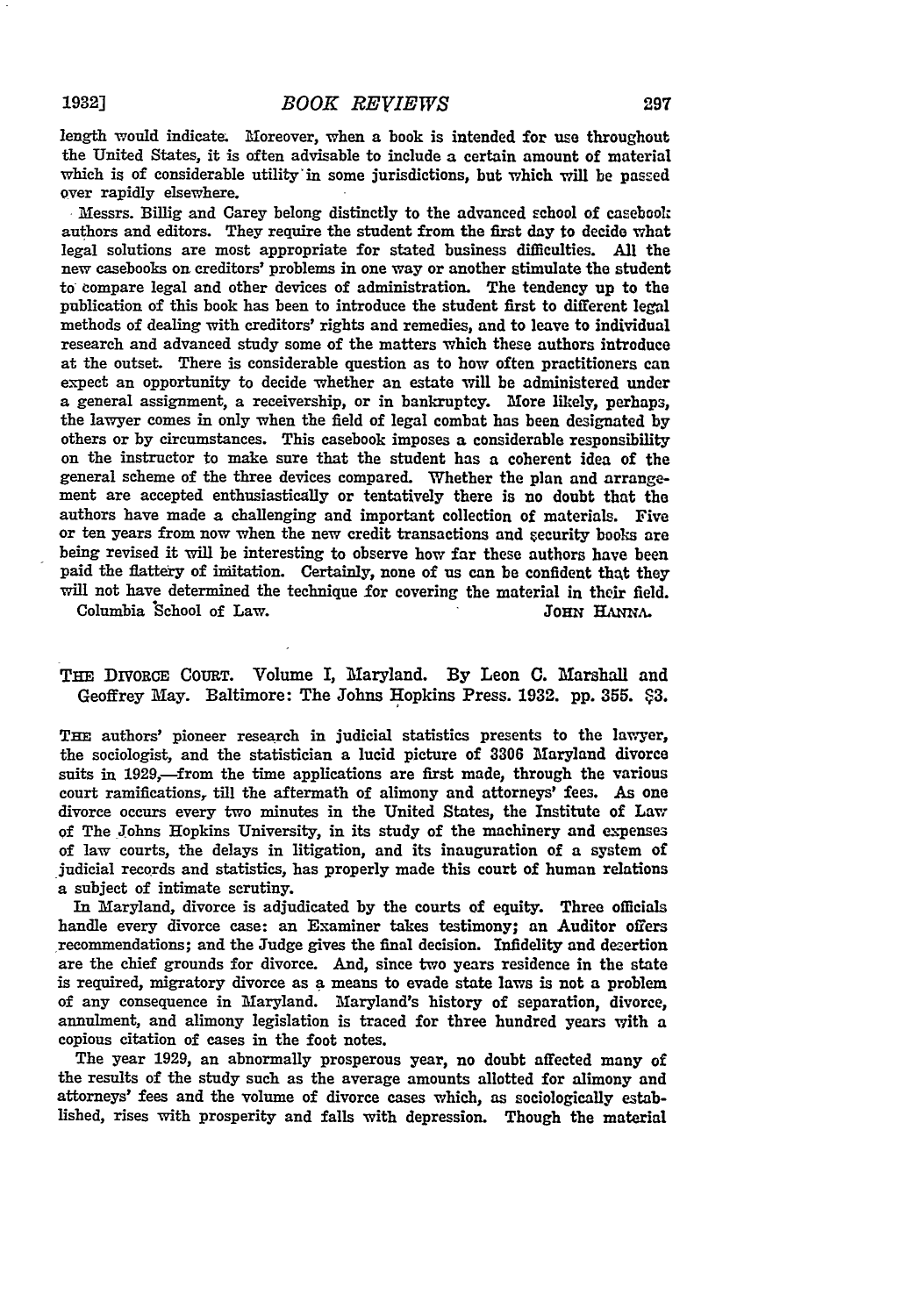in this study, on a miniature scale, is available in the annual **U. S.** Marriage and Divorce Reports, Professors Marshall and May have focused the searchlight on evidence behind divorce court records, facts gleaned from studying the testimony in divorce cases, and classifying the data on form schedules bearing several hundred questions. The book is well filled with tables, charts, and graphs portraying the "human grist" of the divorce problem.

The Maryland divorce rate is only about one-half that of the United States' average rate. The marriage tie is dissolved with reasonable speed in this state, three months being about the median average time. Another interesting nugget of information is that alimony is sought in only one-fourth of the cases and granted only one-eighth of the time, and the median average sum allowed is only **\$33** a month for alimony including support of children. Still more penetrating is the knowledge that the most frequent attorney's fee is **\$50,** the second most popular **\$100,** and the third, **\$25;** while in one-tenth of the cases, fees were \$200 or over. Additional costs of litigation average about \$40 per **case.** The monopoly on divorce practice is shown in that 2% of Baltimore's lawyers handle 60% of the city's divorces.

A chapter entitled "The Mirage of Judicial Controversy" points out that though divorce is supposed to be an adversary proceeding, an agreement between the parties legally amounting to collusion, 44% of Maryland divorces are but technically contested, (some answer being filed as a matter of form), only 8% of Maryland divorces are reaUy contested in an actual attempt to block the divorce, and only 1% of divorce petitions are refused **by** the courts. The authors conclude that "even if there is not technically collusion, it is at least true that a goodly proportion of all divorces reflect the consent, the agreement of both parties to the severance of the tie."

The most interesting chapter is called "Beyond a Reasonable Doubt," and demonstrates the flimsy evidence offered to sever the marriage tie. Abandonment is the most popular ground for divorce in Maryland. Yet almost half of these desertion cases had little or nothing in supporting **charges,** a simple statement being submitted to the court such as "Just packed up and left" with a little verbiage often added.

"From the legal point of view, then, the evidence advanced in divorce litigation meets the requirements of the situation, and it is probably futile, and it may well be undesirable to plan any considerable change in the character of the evidence, if the fiction-for in the great bulk of cases it is **a** fiction-is to be maintained that divorce is an adversary proceeding."

Professors Marshall and May openly disagree with a conclusion reached in the reviewer's own book "Statistical Analysis of American Divorce" that children helped preserve the home since divorces occur nine times as frequently in **child**less marriages. They contend that divorces take place in the early years of marriage often before children have **by** natural course arrived. Nevertheless, it is evident from the **U. S.** Census statistics that 63% of divorces come from the childless marriage group, and also that half of the divorces are awarded to couples married seven years or longer. The facts are that as children increase arithmetically, divorce decreases at a geometrical ratio.

In conclusion, the authors have no program of improvement and are not prepared to offer any panacea for the divorce problem. **They** frankly admit that they cannot suggest whether divorce should be stricter or more lax without studying other states. The lawyer and the sociologist can well profit **by** further social studies in judicial statistics.

Boston, Mass. **ALFRED CAHEN.**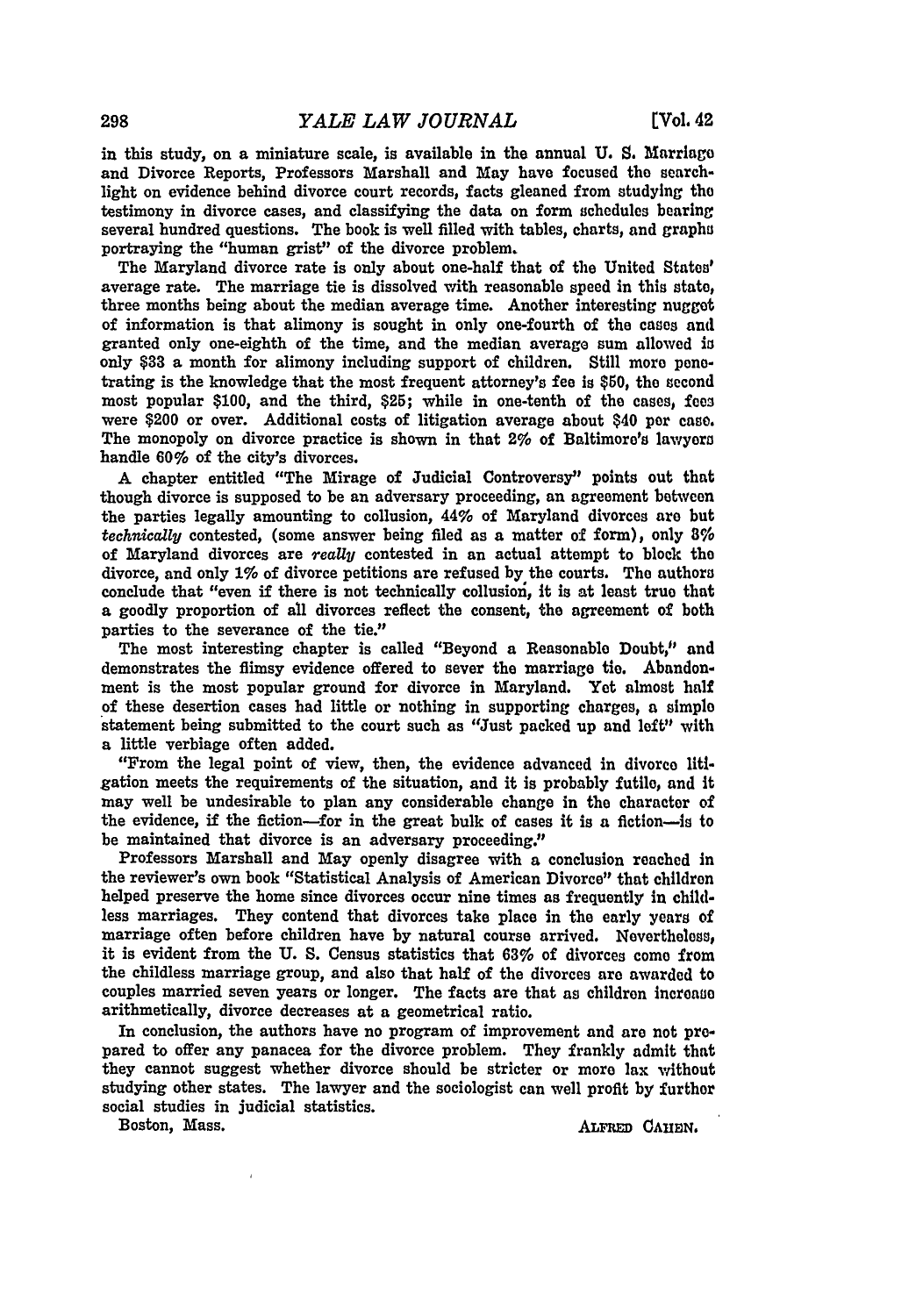A BIBLIOGRAPHY OF ABRIDGMENTS, DIGESTS, DICTIONARIES **AND** INDEXES OF **ENGLISH** LAW TO THE YEAR **1800. By** John **D.** Cowley. London: Quaritch. **1932. pp.** xcv, **187.**

WHEN Lord Coke, in the preface to one of his Reports, advised law students to seek the fountains, he was drawing a distinction between the "books at large," namely law reports and statutes, and abridgments of them. **Of** the latter, including indexes and dictionaries, one hundred items had already been published. His advice, good when given, and still good, did not, however, reduce the demand for such books, for they continued to be published and used. Cowley lists 294 of them published before **1800,** and their present day bibliographical descendents are among the most important facilities required **by** the lawyer. Such books are now accepted as necessities, not as substitutes for the "books at large," but as means of approach to them. Without them, search in the multiplicity of source books would be an endless task. In Coke's day, some abridgments were themselves source books, because they digested cases not available in printed reports. Since the distribution of reports and statutes was not wide, as compared to later practice, a legitimate demand existed for substitutes for them. Moreover, the latter responded to a human trait, still evident in the habits of lawyers, leading them to seek the path of least resistance by accepting the work of others in lieu of their own.

Mr. Cowley's Bibliography is therefore significant as a means of picturing the method of work of early English lawyers and judges. In this picture perhaps may be found explanation of mystifying developments both of doctrine and legal institutions. Summaries of statutes and decisions actually used and relied upon, even when they were inaccurate, perhaps contain the answers to many a mooted question of legal history.

Without any such practical *'raison d'dtre,* the bibliography justifies itself in the eyes of book-lovers, for the books listed include some of the monuments of English printing. The work is expertly done, solves some diffeult bibliographical problems concerning important items and is preceded by an introduction which is both scholarly and interesting to read. It contains facsimiles of title and text-pages, and is itself an example of fine printing, upholding the traditions of the Selden Society, under whose auspices it is issued.

Users of the book should note that the author did not attempt to list all American copies of the books described. Many other libraries than those indicated are rich in this material.

**19321**

Yale School of Law. **FREDERICK C. HICKS.**

## **LEGAL** DUTIES **AND** OTHER ESSAYS IN **JURISPRUDENCE. By** Carleton Kemp Allen. Oxford: At the Clarendon Press. **1931. pp.** xvi, **318. \$5.**

WrrH one exception all the papers in this volume have previously appeared in print in the legal periodicals. They cover a wide range of topics, as the titles show: Jurisprudence-What and **Why?;** Status and Capacity; The Judge as Man of the World; The Phlegmatic Englishman in the Common Law; Legal Morality and the *Jus Abutendi*; The Young Bentham; Maine's 'Ancient Law': Legal Duties; The Nature of a Crime; The Presumption of Innocence.

As always, Mr. Allen writes with vigor and entertainingly, at times brightening his pages with a bit of quiet humor. Obviously it is not possible within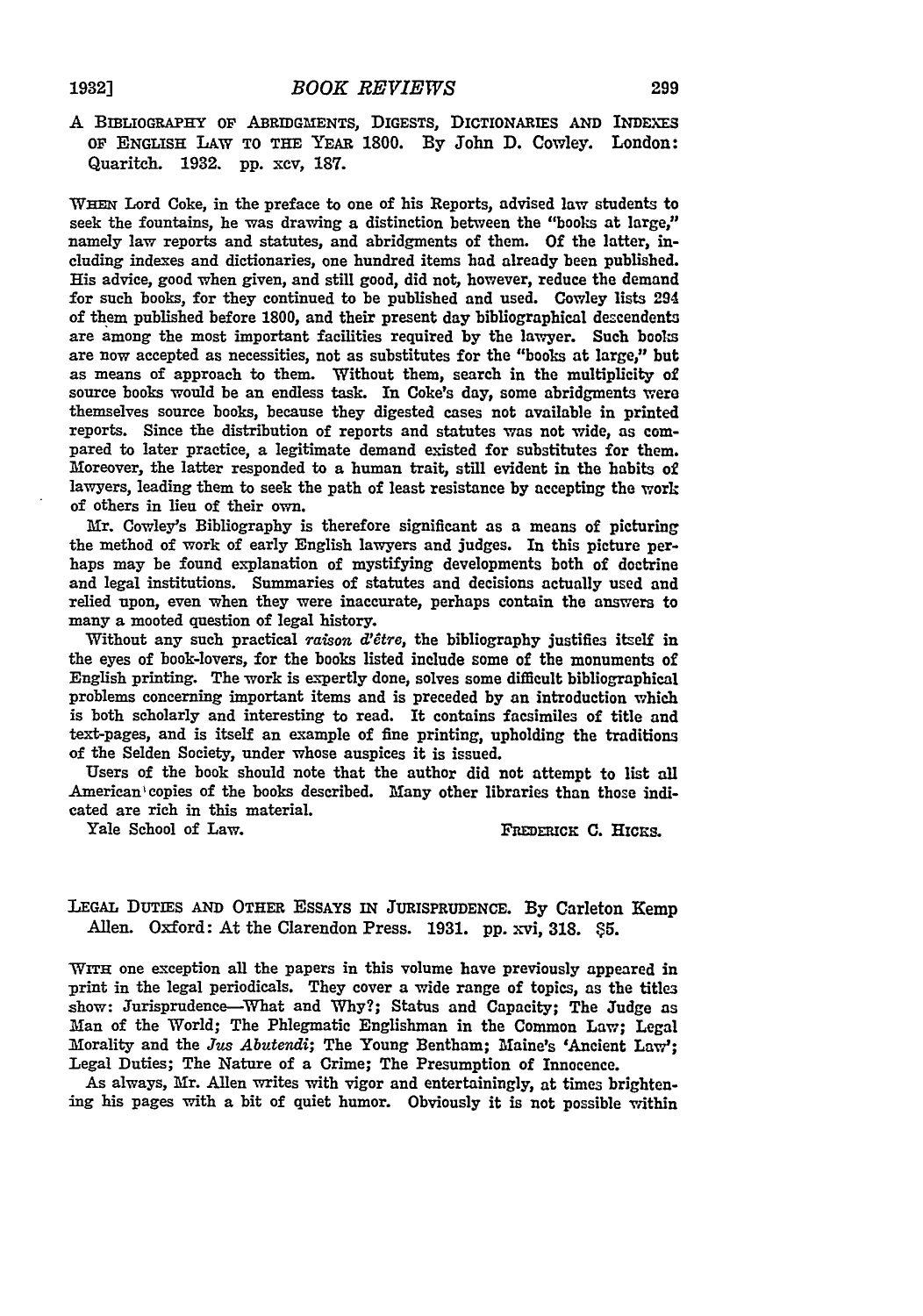## *YALE LAW JOURNAL*

the limits of a review to discuss adequately the various theses advanced by the author in a collection of papers dealing with so many different subjects, and no attempt will here be made to do so. A few general comments which apply to all the essays may, however, be in order. The first is that in his attempts at the clarification of various definitions and classifications, such as status, *capacity, crime, tort,* etc., the author gives the impression that he is tacitly assuming that the scope of such terms, or better of the concepts for which the terms stand, can be arrived at *in* vacuo, so to speak, that is, without keeping constantly in mind the purpose or purposes for which the definitions or classifications are being made. For example, in the paper on Status and Capacity Mr. Allen discusses these terms, or concepts, for some twenty pages, and reaches his conclusions as to the scope of each, before he reveals definitely that he Is interested in defining them in order to clarify certain parts of the Conflict of Laws, or Private International Law as he prefers to call it. It may be that the author is fully aware that the limits of general concepts are in our actual thinking processes arrived at in connection with the solution of concrete problems, and that the precise scope of more or less similar concepts denoted by the same words may to some extent vary as different problems present themselves, but on the whole his essays leave an impression to the contrary. This is especially true of the otherwise valuable discussion of The Nature of a Crime, the opening sentence of which reads: "Nothing in jurisprudence has led to more inconclusive discussion than the true ground of distinction between tort and crime." Later on he remarks that many of the distinctions which have been drawn by writers between tort and crime are "concerned with incidentals, not with essentials at all." (p. 226). What needs emphasizing, as the reviewer sees it, is that what is an "essential" attribute of anything whatever for one purpose is merely "incidental" for another. If, for example, one wants to put water into some category, he must know what the purpose of the classification is. The "essential nature" of water for the fire department is that it puts out fires; for the mariner, that it floats boats; for the thirsty man, that it quenches thirst. There are, to be sure, passages which suggest that the author is aware of all this, but on the whole his treatment leaves something to be desired. **In** spite of this the essay in question, and the other essays as well, are well worth the attention of the serious student of "jurisprudence".

To an American it is interesting to note that the author is familiar with or at least knows of the work of an American writer like lohfeld. **If** space permitted, one who is skilled in the use of Hohfeld's so-called "fundamental legal conceptions" could show that Mr. Allen could have used them to great advantage in some of his discussions. An example is the paper on Legal Morality and the *Jus Abutendi*. Mr. Allen asks: "Is there any limit to the exercise of *a legally recognized right?"* (p. 221). (The italics are the reviewer's). Our hypothetical "Hohfeldian" would at once point out that until one knows which one of the several more specific meanings of the ambiguous word "right" is here involved, no clear discussion of the real problem involved is possible, for we do not know just what is being asked. Limitations of space prevent the reviewer from doing more than make this suggestion, leaving it for those interested in Hohfeld's analysis to read Mr. Allen's essay with the suggestion in mind.

The Institute of Law WALTER WHEELER COOK.

The Johns Hopkins University.